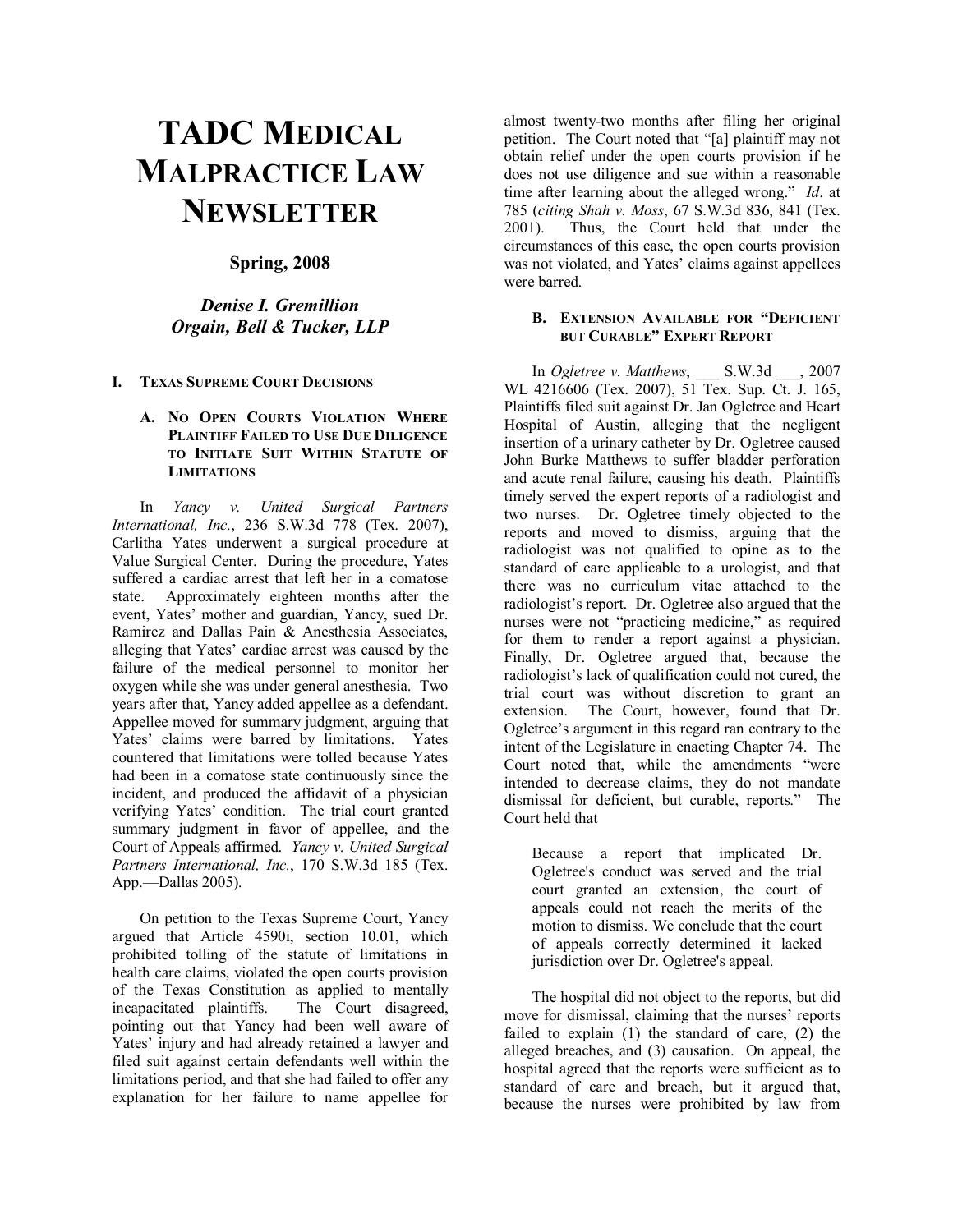testifying as to causation, their reports constituted "no reports," and that no objections were required. The Court disagreed, noting that all of the hospital's complaints about the reports went to their sufficiency, all of which complaints could have been argued within the twenty-one day time for objections. The Court found that because the hospital failed to object, its motion to dismiss was properly denied by the trial court.

#### **C. PLAINTIFF MAY CURE DEFICIENCY IN EXPERT REPORT BY OBTAINING NEW EXPERT IN THE 30-DAY EXTENSION PERIOD**

From the inception of Chapter 74, Texas appellate courts have consistently held that, while Chapter 74 allows a trial court to grant a plaintiff a 30-day extension in which to cure a deficient expert report, the plaintiff may not cure the deficiency by obtaining a report from an entirely new expert. *See Cuellar v. Warm Springs Rehabilitation Foundation*, 2007 WL 3355611 (Tex.App.-San Antonio 2007, no pet.) (memorandum opinion); *De La Vergne v. Turner*, 2007 WL 1608872 (Tex.App.-San Antonio 2007, no pet.); *Methodist Health Center v. Thomas*, 2007 WL 2367619 (Tex.App.-Houston [14th Dist.] 2007, no pet.); *Nexion Health at Oak Manor, Inc. v. Brewer*, 243 S.W.3d 848 (Tex. App.—Tyler 2008, pet. filed).

On April 11, 2008, the Texas Supreme Court issued two important opinions that changed that rule, although it did so with very little in the way of explanation for its rationale. In *Lewis v. Funderburk*, S.W.3d \_\_\_, 2008 WL 1147188 (Tex. 2008) (not yet released for publication), DeWayne Funderburk filed suit against Dr. Rory Lewis for allegedly negligent treatment of Funderburk's daughter's broken wrist. Funderburk originally filed no expert report, pointing instead to a letter in the medical records wherein one physician thanked another for his referral of the patient. The letter did not address the standard of care, alleged breaches, or causation. After Dr. Lewis moved to dismiss the claims, the trial court granted a 30-day extension, during which time Funderburk filed the expert report of an osteopath. Dr. Lewis again moved to dismiss, and the trial court denied the motion.

The Court first spent the majority of its opinion addressing the fact that two of the fourteen courts of appeal in Texas, the Second and Tenth, have held that appellate courts lacked jurisdiction to conduct interlocutory review of allegedly inadequate reports, while all other appellate courts had routinely conducted such interlocutory reviews. The Court held that because Dr. Lewis sought dismissal and attorney's fees, his motion fell under 74.351(b) (motion to dismiss for failure to serve an expert report), rather than 74.351(l) (challenging the sufficiency of expert report served), and that review was available for a denial of relief under that section. In so finding, the Court rejected Funderburk's argument that subpart (b) referred only to cases in which no report was served as at all.

After finding jurisdiction over the appeal, the Supreme Court went on hold that the Plaintiff could cure a deficient report with the report of a new expert in the thirty-day extension period. Without addressing any of the arguments made by the appellate courts that had previously held such a new expert was impermissible, the Court held simply that "the statute allows a claimant to cure a deficiency, and that requirement like all others may be satisfied by serving a report from a separate expert."

On the same day, the Court also issued a second opinion with the same holding. In *Danos v. Rittger*, \_\_\_ S.W.3d \_\_\_, 2008 WL 1172183 (Tex. 2008) (not yet released for publication), the court had granted Danos thirty days to cure a report that it deemed deficient as to causation. Danos filed a supplemental report by the same expert as well as a report by a new expert. The trial court dismissed Danos's claims, determining that the supplemental report from the original expert still did not adequately address causation, and ruling that Danos could not file a report from a new expert during the extension period to cure the deficiency in the original expert's report. The court of appeal affirmed, noting that the provision of Chapter 74 which allows a claimant an extension to cure a deficient report spoke to the need to cure the deficiency in the report already provided, and that a new report from a different expert was not permitted. *Danos v. Rittger*, \_\_\_ S.W.3d \_\_\_, 2007 WL 625816 (Tex.App.-Houston [1st Dist.] 2007). The Texas Supreme Court again chose not to specifically address any of the arguments made by the party or by the prior appellate courts. Rather, it cited simply to its opinion in *Funderburk* to reverse the appellate court and remand the matter back to the trial court for consideration of the adequacy of the report of the new expert.

#### **D. SUMMARY JUDGMENT UNAVAILABLE ON GOOD SAMARITAN DEFENSE FOR PHYSICIAN RENDERING SERVICES AS PART OF LABOR AND DELIVERY TEAM**

In *Chau v. Riddle*, \_\_\_ S.W.3d \_\_\_, 2008 WL 400399 (Tex. 2008), 51 Tex. Sup. Ct. J. 523, Dr.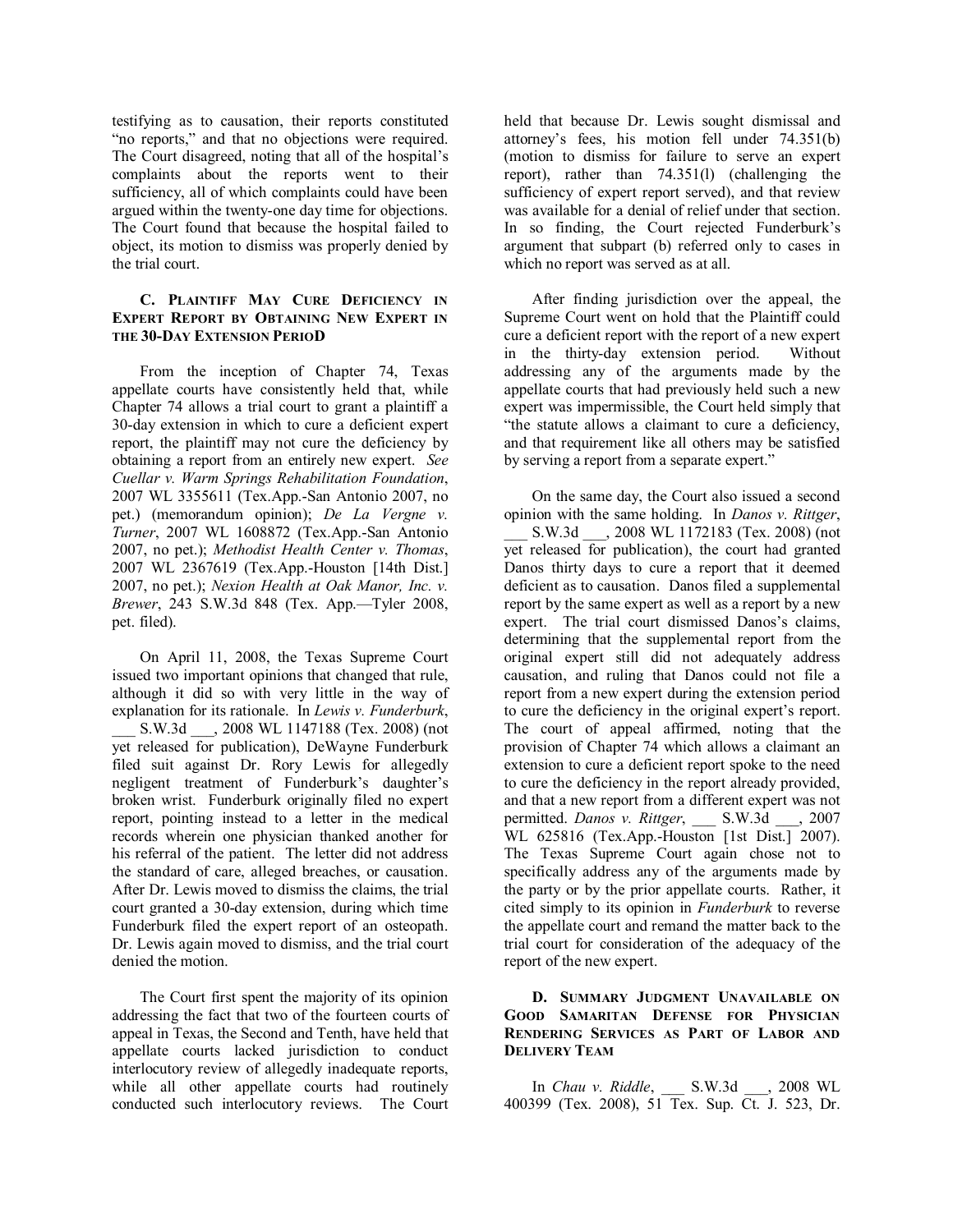Riddle administered anesthesia to Thao Chau during Chauís emergency cesarean section. One of the

#### **D. SUMMARY JUDGMENT UNAVAILABLE ON GOOD SAMARITAN DEFENSE FOR PHYSICIAN RENDERING SERVICES AS PART OF LABOR AND DELIVERY TEAM**

In *Chau v. Riddle*, \_\_\_ S.W.3d \_\_\_, 2008 WL 400399 (Tex. 2008), 51 Tex. Sup. Ct. J. 523, Dr. Riddle administered anesthesia to Thao Chau during Chauís emergency cesarean section. One of the twins born to Chau was not breathing on delivery, and the nurses were unable to resuscitate the baby. On the request of the attending obstetrician, Dr. Riddle intubated the baby, then returned to resume care for Chua. Continued attempts to resuscitate the baby were unsuccessful, and when the neonatologist arrived shortly thereafter, she discovered that the tube in the baby's esophagus, rather than his trachea. The baby began breathing as soon as the tube was moved to the proper location, but suffered permanent brain damage from the interim lack of oxygen.

Chau and her family sued Dr. Riddle and his professional association, alleging that he failed to perform the necessary follow-up steps after intubation to ensure proper placement of the tube. Dr. Riddle moved for summary judgment on the Good Samaritan defense. The trial court granted the motion, and the ruling was upheld by the court of appeal. 212 S.W.3d 699. The Texas Supreme Court reversed, finding that Riddle failed to conclusively establish his entitlement to the defense.

The Court noted that three of the exceptions to the Good Samaritan defense were applicable to the case:  $(1)$  "a doctor performing his orher work in an emergency room,"  $(2)$  "a doctor associated by the admitting or attending physician," and  $(3)$  "a doctor who charges for his or her services." The Court determined that because Riddle rendered services as part of the labor and delivery team, whether he was "associated by the admitting or attending physician" was a question of fact that precluded summary judgment.

#### **D. CHAPTER 74 PROHIBITS RULE 202 PRE-SUIT DEPOSITIONS FOR POTENTIAL HEALTH CARE LIABILITY CLAIMS**

On March 28, 2008, the Texas Supreme Court weighed in on an issue that had split Texas appellate courts since the enactment of Chapter 74: whether the limitations on discovery before service of an expert report apply in the context of pre-suit discovery

conducted under Rule 202 of the Texas Rules of Civil Procedure. It did so by denying petition for review in a case that held such pre-suit discovery was prohibited, *In re Raja*, 216 S.W.3d 404 (Tex. App.— Eastland 2006, pet. denied), and by granting petition for writ of mandamus in a case that had permitted pre-suit discovery, *In re Allan*, 191 S.W.3d 483 (Tex. App.—Tyler 2006, orig. proceeding). The Court issued its opinion on the latter case in *In re Jorden*, S.W.3d  $\qquad$ , 2008 WL 820704 (Tex. 2008) (not yet released for publication).

In *Jorden*, Nancy Allan suffered a fatal heart attack at home more than a week after seeking treatment for chest pain. Allan's son, Dr. Christopher Allan, filed a Rule 202 petition individually and as the representative of his deceased mother's estate. As part of the petition, he listed as potentially adverse parties, and sought leave to depose, two physicians that rendered care to his mother, the medical practice for the physicians and the hospital at which the care was rendered. The trial court denied the request, but the Twelfth Court of Appeals reversed, and the intended deponents petitioned for writ of mandamus. The Texas Supreme Court held that the plain language of section 74.351(s) prohibited Rule 202 pre-suit depositions with regard to health care liability claims, and that the Legislature had explicitly provided that Chapter 74 would override any conflicting laws or rules of procedure. The Court also rejected the Tyler appellate court's rationale that chapter 74 only applies after a lawsuit has been filed, holding that nothing in the definition of a "helath care" liability claim" limited the term to claims that had already been filed. Finally, the Court rejected the idea that the "nonparty" exception in section  $74.351(s)$  could apply, holding that "if everyone qualifies as a "nonparty" until the suit is filed, then the statute places no restriction on pre-suit discovery whatsoever."

#### **II. TEXAS APPELLATE COURT DECISIONS REGARDING CHAPTER 74 OF THE TEXAS CIVIL PRACTICE & REMEDIES CODE**

#### A. DEFINITION OF "HEALTH CARE LIABILITY **CLAIMî**

In *Hare v. Graham*, 2007 WL 3037708 (Tex. App. – Fort Worth 2007, pet. filed), Betty Reed Graham file suit against Dr. Richard Hare, a pathologist, for performing an unauthorized autopsy on the body of Graham's husband. After Graham failed to serve a timely expert report, Dr. Hare moved to have the suit dismissed. The trial court first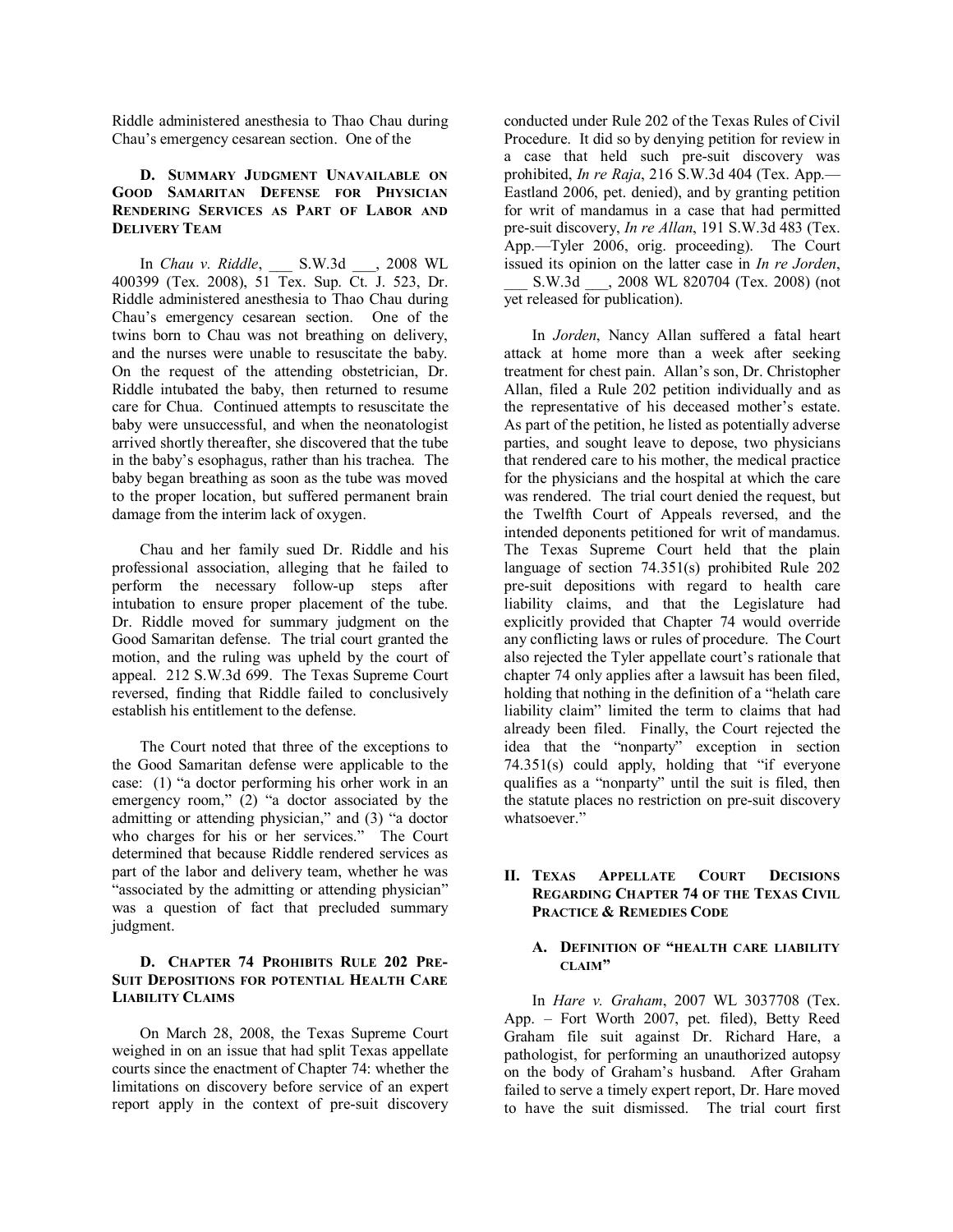granted, then denied Dr. Hare's motion. On appeal, Graham argued that the suit was not a health care liability claim because the issue was not whether the autopsy was performed according to acceptable standards, but whether it was done without consent. At the outset, the appellate court rejected Graham's argument that just because it was a "consent" case, it could not be a health care liability claim. Nevertheless, the court affirmed the trial court's denial of Dr. Hare's dismissal based on the statutory definition of "health care," which the court held clearly implied that a person must be alive in order to qualify as a "patient." The court held that "a cadaver cannot be a patient and a dead body does not receive medical care or treatment after death." Accordingly, the court held that Graham's claim could not be a health care liability claim, and no expert report was required.

In *Brazowski v. Southeast Baptist Hospital*, 2007 WL 3003141 (Tex. App. – San Antonio 2007, pet. denied), the trial court dismissed Matthew Brazowski's claims for failure to file an expert report pursuant to Chapter 74. Brazowski had sustained injuries in an automobile accident and was taken by police to Southeast Baptist Hospital. Brazowski, claiming that he consented only to the taking of a blood sample, later sued the hospital for damages arising from the hospital's provision of other medical services to him, which he claimed were provided without his consent. Specifically, Brazowski plead causes of action for false imprisonment and assault and battery, for which Brazowski argued that a Chapter 74 report was not required. The Court of Appeal upheld the trial court's dismissal, noting that ìa healthcare liability claim cannot be recast as another cause of action to avoid the requirements of Chapter 74."

The San Antonio court reached a similar conclusion in *Mata v. Calixto-Lopez*, 2007 WL  $3003139$  (Tex. App. – San Antonio 2007, no pet.). In that case, Mata had been arrested for DWI. Because he had exhibited altered mental status and complained of nausea, vomiting and abdominal pain, the jail required Mata to have medical clearance. Mata filed suit against the Defendants, alleging that they performed blood and urine tests on him after he refused consent. His initial claims were for medical negligence, false imprisonment, and civil rights violations. After Mata failed to timely serve an expert report, the Defendants moved to dismiss the claims. The day before the hearing on Defendants' motion, Mata amended his petition to delete his medical negligence claims and replace them with claims for assault and battery. The trial court

dismissed the case, and the court of appeal affirmed, holding that Mata could not recast his claims as something other than health care liability claims. The court rejected Mata's argument that no physicianpatient relationship had existed, holding that the creation of a physician-patient relationship did not require the formalities of a contract. The court noted that the Defendants' professional duty to examine Mata and diagnose the source of his medical complaints was sufficient to establish a physicianpatient relationship. The court further held that the Defendants' actions of taking urine and blood samples were an inseparable part of the rendition of medical services, rendering the entire cause of action a healthcare liability claim.

In *Omaha Healthcare Center, LLC v. Johnson*, S.W.3d \_\_\_, 2008 WL 339838 (Tex. App. Texarkana 2008, no pet. h.), the court undertook an analysis of whether claims involving a nursing home resident being bitten by a brown recluse constituted a "health care liability claim," requiring an expert report to be filed. After conducting an extensive analysis of the grammatical construction of changes made by the legislature to the statutory definition of a of a "health care liability claim" as it relates to safety issues, the court of appeal determined that the plaintiff's claim was not a "safety claim directly related to health care." The court distinguished the case from the often cited Texas Supreme Court case, *Diversicare Geníl Partner, Inc. v. Rubio*, 185 S.W.3d 842 (Tex. 2005). First, the court noted that injuries from a spider bite did not relate to the patient's treatment or lack of treatment and did not "implicate a medical duty to diagnose or treat." Further, the court noted that it was not convinced that expert testimony would necessarily be required to prove the claims. Finally, the court held that, even though the Texas Administrative Code contained regulations related to a nursing home's duties with regard to pest control, such regulations were not necessarily related to health care. Accordingly, the trial court held that the claims were not health care liability claims, and that no expert report was required.

In another case citing *Diversicare*, *Holguin v. Laredo Regional Medical Center, L.P.*, \_\_\_ S.W.3d  $\_\_\_$ , 2008 WL 312716 (Tex. App.—San Antonio 2008, no pet. h.), a patient brought suit against a nurse and medical center, claiming that the nurse sexually assaulted him while he was a patient. The court first held that Holguin's claims against the nurse were not health care liability claims, pointing out that it was illogical to suggest that an intentional sexual assault could be "'an inseparable part of the rendition of medical care' or a departure from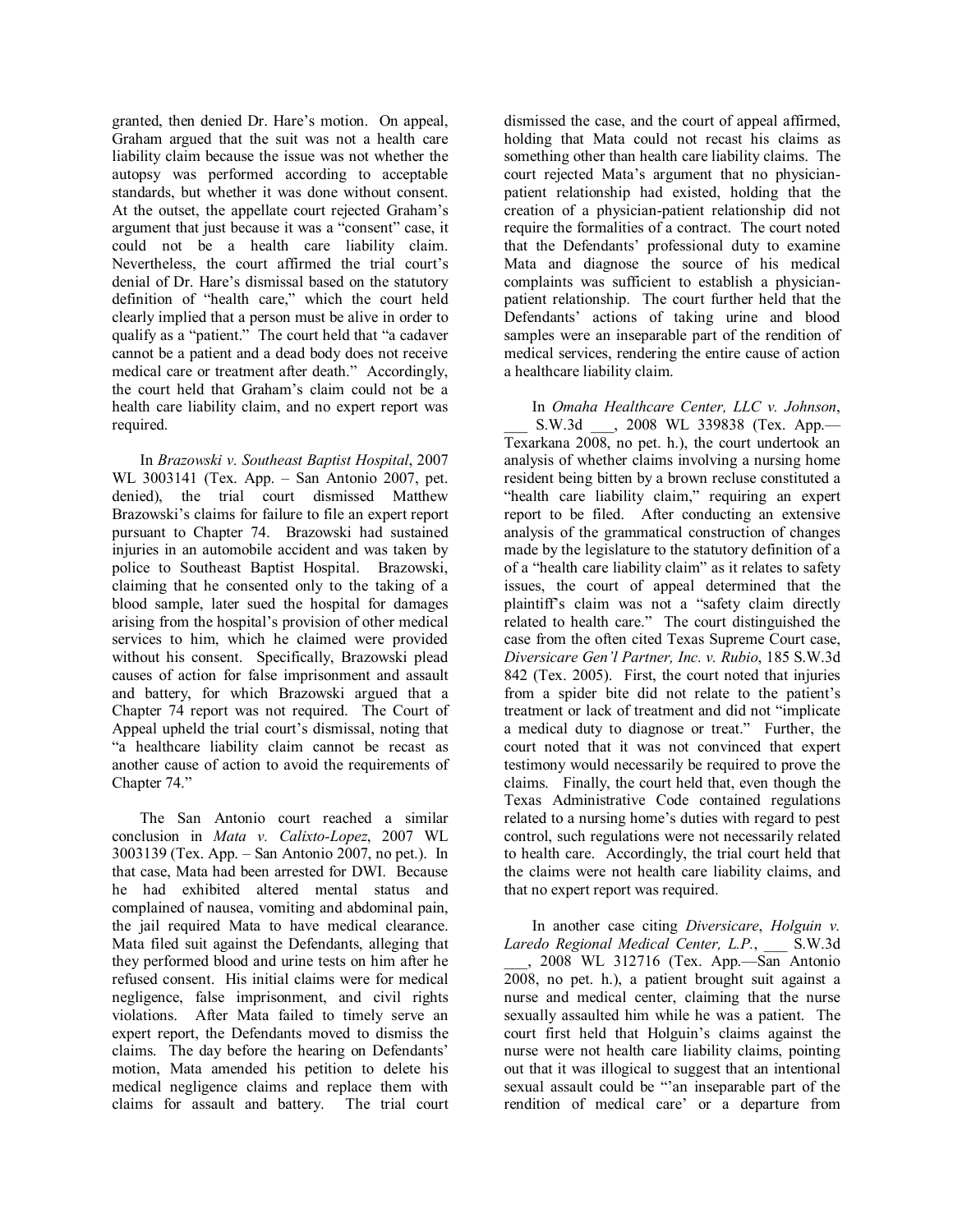accepted standards of care." The court held that, as distinguished from *Diversicare*, Holguin's injuries had "nothing to do with a health care provider's lapse in professional judgment or failure to protect a patient due to an absence of supervision or monitoring." On the other hand, the court held that Holguin's claims against Laredo Regional for negligent hiring, training and supervision were health care liability claims, in accordance with the rule set forth in *Diversicare*.

In *Vanderwerff v. Beathard*, 239 S.W. 406 (Tex. App.—Dallas  $2007$ , no pet.), the court addressed another attempt to circumvent Chapter 74 by pleading assault. Kristina Beathard filed suit against Dr. Vanderwerff, a chiropractor, alleging that he rubbed her genitals during a routine chiropractic knee exam. After Beathard failed to serve an expert report upon Vanderwerff, he filed a motion to dismiss, which the trial court denied. The court of appeal reversed, holding that Beathard's claims were health care liability claims under Chapter 74. The court pointed out that Vanderwerff had alleged that he was performing a routine exam when the alleged assault took place and that he had been using subjective means to manipulate Beathard's musculoskeletal system. They also noted that when Vanderwerff asked Beathard to describe the location of her pain on an anatomical chart, Beathard had indicated that she had pain running from her knee to her upper thigh. The court held that the threshold questions in Beathard's claims were "whether she had consented to treatment and whether Vanderwerff's examination was within the scope of a chiropractic examination.<sup>"</sup> Because the conduct occurred during the course of treatment, the court held that the complaints were inseperable from the rendition of health care services, and that they thus fell within the definition of health care liability claims, requiring an expert report be filed.

In *Lee v. Boothe*, 235 S.W.3d 448 (Tex. App.— Dallas 2007, pet. denied), Tammie Kay Lee filed suit against Dr. Booth in relation to a laser vision procedure he had performed on her. Lee claimed that she sought out Dr. Boothe's services after hearing his advertisements that the procedure was "virtually pain free" and was free if the patient's vision was not corrected to 20/20. In her petition, Lee claimed that Boothe failed to properly anesthetize her and that the surgery was both very painful and unsuccessful in correcting her vision. After Dr. Boothe failed to refund her money as advertised, Lee filed suit, alleging breach of contract, violations of the Texas Deceptive Trade Practices Act, assault and fraud. When Lee failed to file a timely expert report, Dr.

Boothe moved to dismiss the claims. The court of appeal affirmed the trial court's dismissal of the claims, holding that a plaintiff could not recast health care liability claims as a different cause of action in order to circumvent the requirements of Chapter 74. The court concluded that "[a]ll of Lee's injuries arise out of the allegedly wrongful manner in which Boothe conducted the operation," and that even her alleged DTPA claim was actually claim for negligence in the rendition of medical services. Finally, with regard to the claims of assault, the court concluded that what Lee characterized as an "attack" was nothing more than an allegation of excessive use of force during the operation, and that proving such an allegation would require expert testimony as to whether the force used was, in fact, excessive.

#### **B. DEADLINE FOR SERVING EXPERT REPORTS**

#### **1. NO TOLLING OF 120-DAY DEADLINE**

In *PM Management-Windcrest Nc, LLC v. Sanchez*, \_\_\_ S.W.3d \_\_\_, 2008 WL 506281 (Tex. App.—San Antonio  $2008$ , no pet. h.), the court held that the Defendant's failure to have a registered agent designated with the Secretary of State, which failure caused a delay in Plaintiff's service of process, did not provide equitable grounds for an extension of time within which Plaintiff was required to serve her expert reports. The court of appeal rejected Plaintiff's argument that "good cause" existed for granting an extension, holding that that, where no expert was served within 120 days of the date of filing, the trial court was without authority to grant any extension.

The Beaumont court of appeal reached the same conclusion in *Bohannon v. Winston*, 238 S.W.3d 535,  $(Tex. App.$ —Beaumont 2007, no pet.) In Bohannon, the plaintiffs filed suit but were unable to effectuate service until 127 days later. There was some evidence that the constable's failure to serve the defendant physician was due in part to the physician's practice of closing his office at noon every Friday. There was also some evidence that the failure to serve was due in part to the physician's scheduled move of his office to a new location and a written notice placed on the door to advise patients of the anticipated move before the move actually took place. The court rejected Bohannon's argument that a defendant's "evasion of service" provided equitable grounds for tolling of the 120-day deadline in which to file an expert report, holding that "[t]he potential for gamesmanship does not vest the courts with the power to legislate; instead, we must apply the statute as it is written and address a party's misconduct in an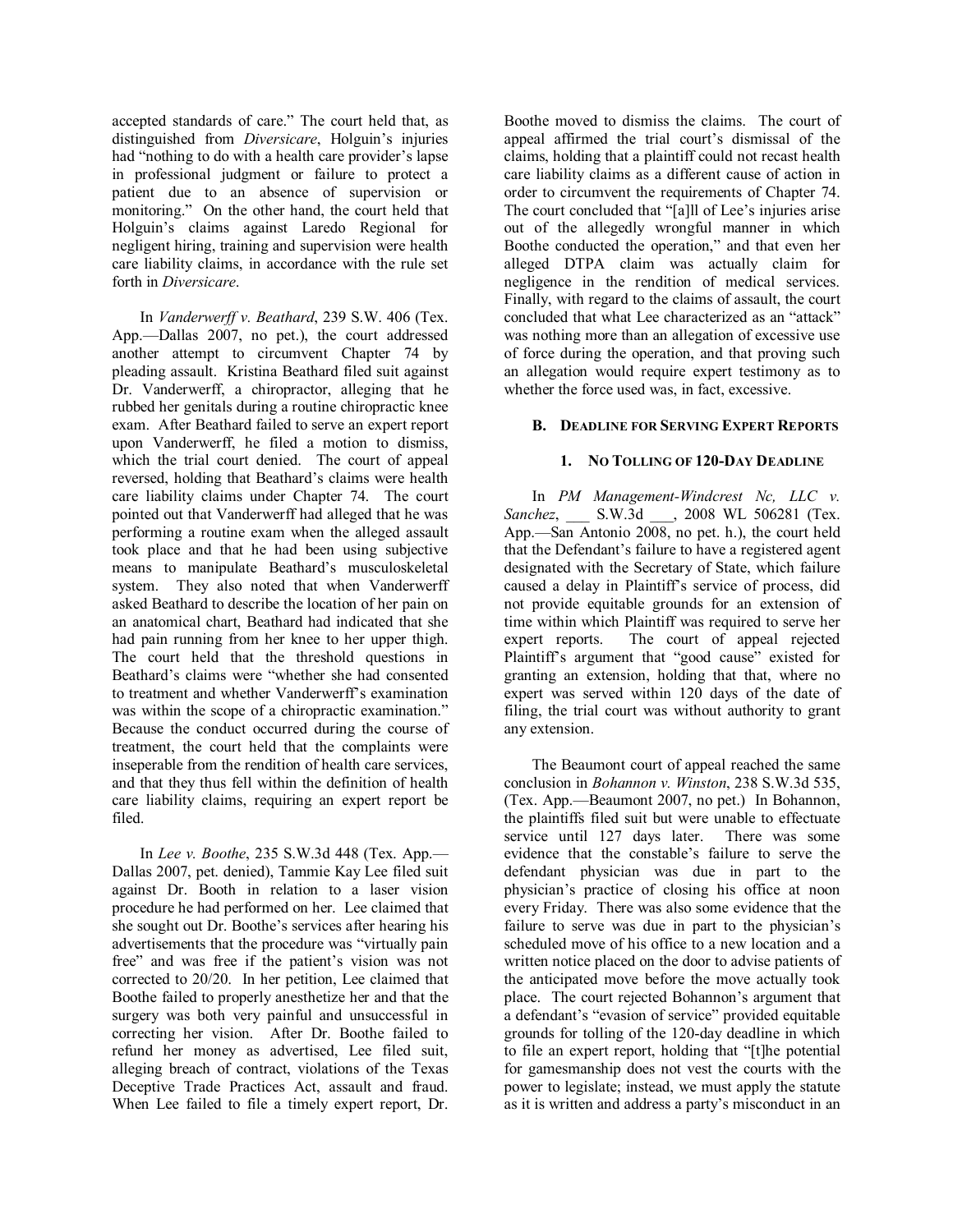appropriate manner when it occurs." The court then noted that the record revealed no evidence of gamesmanship on the part of the defendant in this case.

In *Shaikh v. Plaza Medical Center of Fort Worth*, 2007 WL 3208592 (Tex. App.-Fort Worth 2007, no pet.), the court of appeal confirmed that abatement of a case for failure to provide the statutorily-required authorization with notice of suit did not operate to toll the 120-day deadline within which Plaintiff was required to file an expert report. The court pointed out that allowing such a result would, have the effect of rewarding a plaintiff's failure to comply with statutory requirements by allowing extra time to file a report.

#### **2. SERVICE ISSUES**

In *University of Texas Health Science Center at Houston v. Gutierrez*, 2007 WL 2963689 (Tex. App.  $-$  Houston [1st Dist.] 2007, pet. filed), the Houston court had an opportunity to consider the service requirements of Chapter 74. In November of 2005, Plaintiffs brought suit against various healthcare providers, including a physician employed by UTHSCH, although they did not sue UTHSCH directly at that time. Within 120 days, Plaintiffs served an expert report upon the employee physician, and counsel for the physician provided a courtesy copy of the report to UTHSCH's counsel. Plaintiffs subsequently non-suited all named Defendants and substituted UTHSCH as the sole Defendant. After 120 days passed without service of an expert report, UTHSCH filed a Motion to Dismiss. The trial court denied the motion, and UTHSCH appealed.

The appellate court reversed, holding that the trial court abused its discretion in denying UTHSCH's Motion to Dismiss. Noting that Section 74.351 did not contain a definition for the term "serve," the court determined that the legislature intended that claimants comply with Rule 21(a) of the Texas Rules of Civil Procedure in serving expert reports. In this case, the Plaintiffs did not serve the expert report on UTHSCH before the deadline by any of the methods authorized by Rule 21(a). The court rejected the Plaintiffs' assertion that service upon the hospital's physician employee constituted timely service on the hospital, holding that the employee and the healthcare provider are treated as separate Defendants for purposes of Chapter 74 as well as Section 101.106 of the Texas Civil Practices and Remedies Code. The court also rejected Plaintiff's assertion that there was only one 120-day time period to serve expert reports, noting that a plaintiff has the

right to add additional claims or Defendants, and to furnish an expert report within the deadline as to those additional claims or Defendants.

In *Acosta v. Chheda*, 2007 WL 3227650 (Tex. App.-Houston [1st Dist.] 2007, pet. filed), Mary Acosta filed suit against Hemlata Chheda, D.D.S. related to Dr. Chheda's removal of a wisdom tooth. Acosta non-suited her claims 114 days after filing suit, then re-filed her suit eight months later. At the time of re-filing, Acosta filed her expert report with the trial court. Several days before re-filing, she had also sent Dr. Chheda's attorney, via facsimile and regular mail, a "courtesy copy" of the report, although no curriculum vitae was attached. Acosta then sent the curriculum vitae to Dr. Chheda's attorney via e-mail. On Dr. Chheda's motion, the trial dismissed Acosta's claims. The court of appeal affirmed, holding that Rule 21a authorized facsimile transmission of the expert report, but that the service was deficient because it did not include the curriculum vitae as required by statute. The court further held that e-mail is not a method of service recognized by Rule 21a. In an interesting note, given its finding that Accosta's service was deficient even within the timeline she urged, the trial court expressly reserved the question of whether Acosta's non-suit had tolled the statute of limitations to give her six days to file a report once she re-filed her petition.

#### **C. JURISDICTIONAL ISSUES**

In *Tenet Hosp., Ltd. v. Gomez*, \_\_\_ S.W.3d \_\_\_, 2008 WL 199733 (Tex. App.—El Paso 2008, no pet. h.) Christina Gomez filed suit against various healthcare providers, alleging that they had negligently cared for her husband. Gomez timely filed three expert reports, two from physicians and one from a nurse expert. Appellant, Sierra, objected that neither of the physicians' reports addressed Sierra and that the report from the nurse could not address causation as a matter of law. Sierra also moved to dismiss, claiming that the reports constituted "no report" as to it. The trial court denied Sierra's motion to dismiss and granted Gomez a 30day extension to cure the deficient reports. Sierra sought an interlocutory appeal, but the court of appeal held that no interlocutory appeal is permitted where the trial court finds a report deficient and exercises its discretion by granting an extension of time to cure the deficiency.

In a related mandamus proceeding, *Tenet Hosp., Ltd. v. Gomez*, \_\_\_ S.W.3d \_\_\_, 2008 WL 199735 (Tex. App.—El Paso 2008, orig. proceeding), Sierra again argued that the trial court had abused its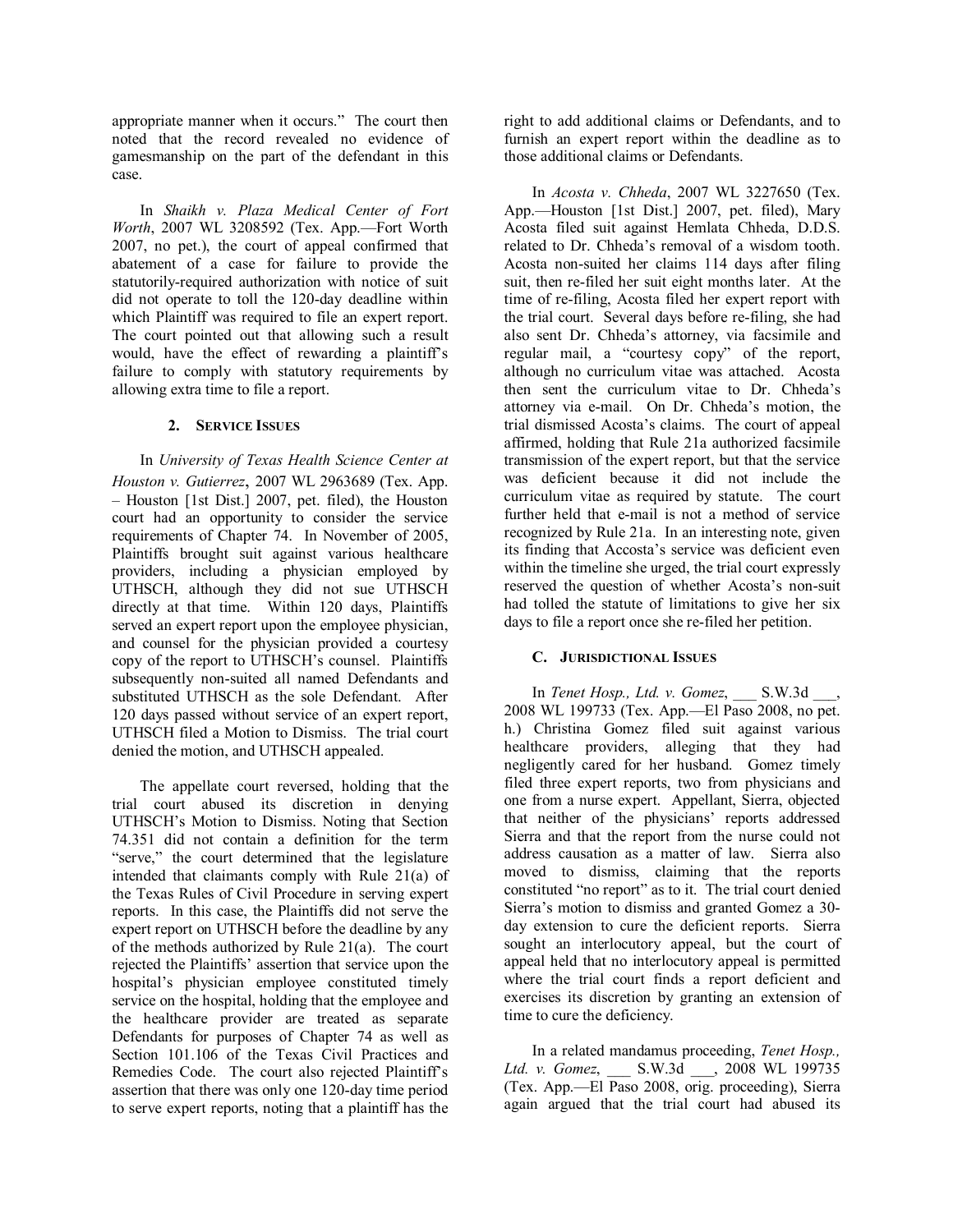discretion in granting a 30-day extension because the expert reports constituted "no reports" as to it. The court of appeal held that mandamus was not available because it was within the trial court's discretion to determine whether a report was deficient, and that Sierra had failed to demonstrate a "clear abuse of discretion" under the facts of the case. The court further held that mandamus relief was precluded by the hospital's ability to file an interlocutory appeal after the expiration of the thirty-day extension.

The Corpus Christi court of appeal reached the same conclusion given similar circumstances in *McKeever v. Cerny*, \_\_\_ S.W.3d \_\_\_, 2008 WL 802347 (Tex. App.—Corpus Christi 2008, no pet. h.). In *McKeever*, as in the case cited above, the trial court found an expert report filed by Plaintiff deficient, and granted a thirty-day extension to cure the deficiency. The two appellants brought parallel interlocutory appeals and petitions for writ of mandamus, all based on the same order. The court of appeal dismissed an interlocutory appeal for want of jurisdiction and denied the writ of mandamus. The court pointed out that the legislature had explicitly decided that orders granting extensions under Chapter 74 are not appealable, and that any review of a grant of extension must be by mandamus. The court then denied mandamus relief under the facts of the case, holding that trial courts enjoy broad discretion to grant an extension under the current statute, and that the appellants had failed to show a clear abuse of that discretion.

#### **D. ADEQUACY OF EXPERT REPORTS**

#### **1. QUALIFICATIONS OF PROFFERED EXPERTS**

In *Davis v. Webb*, \_\_\_ S.W.3d \_\_\_, 2008 WL 190054 (Tex. App.—Hous. [14th Dist.] 2008, no pet. h.), the court held that a report by an optometrist could not satisfy the expert report requirement as to an ophthalmologist. The court noted that an optometrist is not licensed to practice medicine, and is thus not a "physician" as that term is defined by Chapter 74. Further, because an ophthalmologist is a physician, only another physician can issue a report as to the standard of care applicable to him. Thus, any report by a non-physician constituted "no report," making Plaintiff ineligible to receive a 30day extension to cure the deficiency in the report.

In *Baylor University Medical Center v. Rosa*, 240 S.W.3d 565 (Tex. App.—Dallas 2007, pet. filed), Dianna Rosa filed suit against Baylor and a nurse, claiming that their use of an eye pack on her to

control post-operative swelling after eye surgery caused her to lose sight in the eye. Rosa filed expert reports from a nurse and a physician, and also filed excerpts from the deposition of the physician that performed the surgery to satisfy the Chapter 74 requirements. Within twenty-one days of service of the reports, Baylor and the nurse filed very general objections to the qualifications and the sufficiency of the reports and the deposition excerpts. They later filed a motion to dismiss, which elaborated on the specific arguments concerning the objections they had previously raised. After the trial court denied the motion to dismiss, Baylor and the nurse appealed. The court of appeal, after reciting the qualifications of the experts and the details of their respective reports, affirmed the trial court's ruling that the experts were qualified and that their reports constituted a good faith effort to comply with the statutory requirements. However, importantly, the court noted at the outset that the general objections filed by Baylor and the nurse were sufficient under the statute, and that they had not waived their objections by failing to includ specific details with their initial objections.

#### **2. REPORTS DEEMED SUFFICIENT**

In *Patel v. Williams*, 237 S.W.3d 901 (Tex. App.  $-$  Houston [14th Dist.] 2007, no pet.), Francis Mitchell, who suffered from dementia related to Alzheimer's disease, was hospitalized for rehabilitation and recovery after hip surgery. After Mitchell removed her gastrostomy tube, the hospital nurses improperly reinserted it, causing Mitchell to suffer leakage of gastric contents into the peritoneum, an abscess and infection, requiring her to undergo multiple operations. After her death several weeks later, the death certificate identified the cause of death as small cut gangrene with the underlying cause of mesenteric artery thrombosis. The family sued Mitchell's primary care physician, Dr. Patel, claiming that he breached the standard of care in prescribing Risperdal, a psychotropic drug to which the family had refused consent. Plaintiff's expert, Dr. Michael Zietlin, issued a report stating that Risperdal had not been approved for treatment for dementia, and that one of the adverse affects of the Risperdal, restlessness or a need to keep moving, had caused Mitchell to pull out her gastrostomy tube, which in turn resulted in numerous operations and infections, and ultimately her death. Dr. Patel moved to dismiss, claiming that the report was insufficient, but the trial court denied the motion. The Court of Appeal affirmed, holding that, although the report could have been more artfully written, it was sufficient to provide Dr. Patel with a fair summary of the standard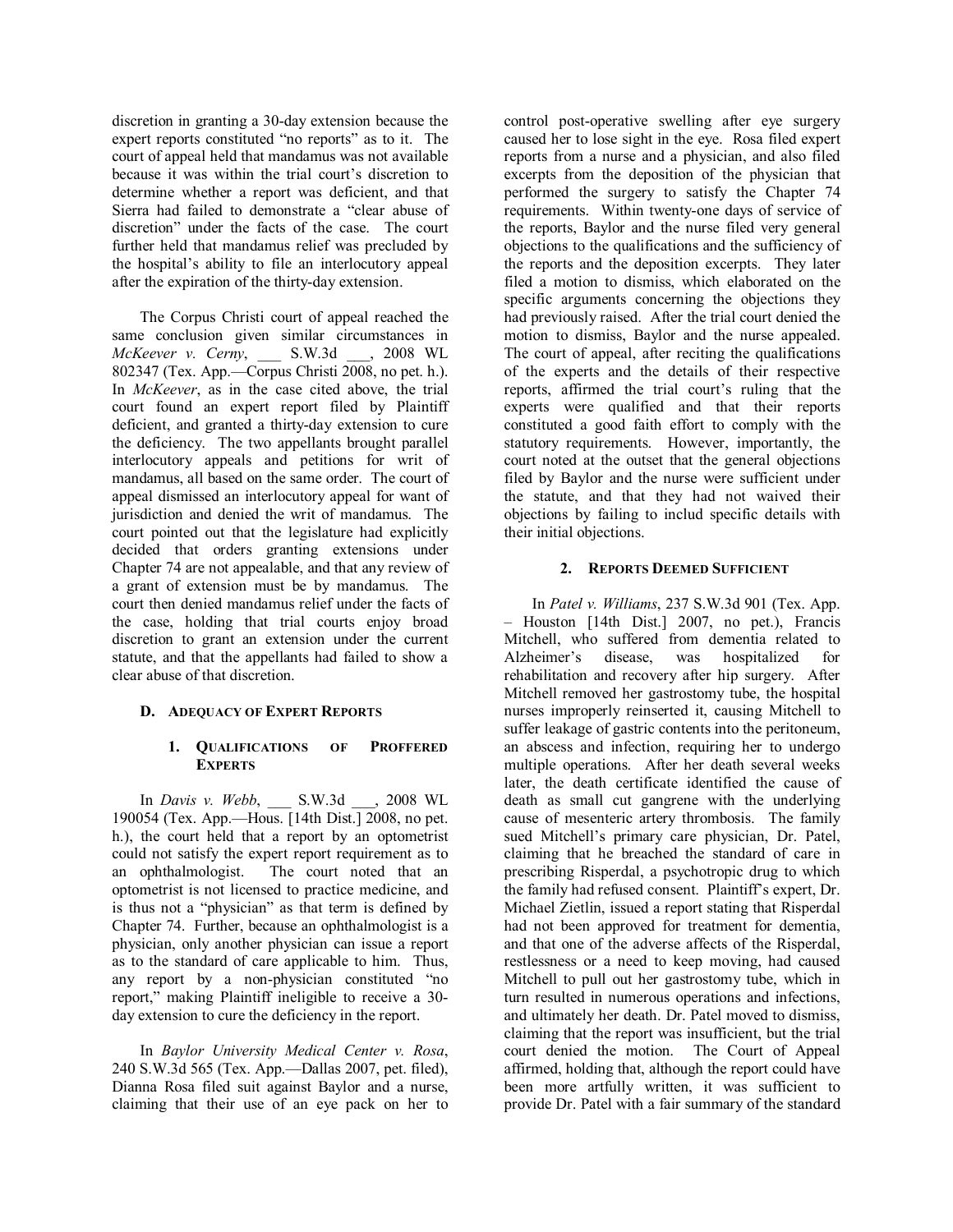of care applicable to him. With regard to causation, the court found that Dr. Zietlin presented a chain of events beginning with Dr. Patel's prescription of Risperdal to Mitchell and ending with her death. The court found that, while there were "many links in this chain of causation" the report was sufficient to fulfill the requirements of Section 74.351.

In *HEB Grocery Co., L.L.P. v. Farenik*, 243 S.W.3d 171 (Tex.App.—San Antonio 2007, no pet.) HEB pharmacist Lori Lynn Smith incorrectly filled Lisa Farenik's prescription for Klonopin, an antianxiety medication, with Clonidine, an antihypertensive drug. It was undisputed that during the five days Farenik took the wrong drug, she took twice the prescribed amount. Farenik initially experienced blurred vision and dizziness, and eventually became legally blind. Farenik sued HEB, and HEB objected to the expert report provided by Farenik, complaining that it improperly focused on the dosage taken rather than the dosage prescribed, and merely speculated that the same result would have occurred at the correct dosage. The court of appeal affirmed the trial court's denial of HEB's motion to dismiss, pointing out that Ferenik was not required to present evidence in the report as if she were actually litigating the case. The court opined that the expert's report sufficiently opined that Farenik would have sustained the same injuries even if she had taken only the prescribed amount.

#### **3. REPORTS DEEMED INSUFFICIENT**

In *U. S. Imaging, Inc. v. Gardner*, 2007 WL 4547506 (Tex. App.  $-$  San Antonio 2007, no pet.), the Plaintiffs sued Defendant regarding a lumbar epidural procedure performed on Mr. Gardner. Plaintiffs claimed that Mr. Gardner suffered from meningitis after the procedure, and that the meningitis ultimately caused him to suffer hearing loss. The Plaintiffs filed an expert report that stated essentially that all of Mr. Gardner's injuries were "directly related" to the epidural procedure. Defendant moved to dismiss the case for an inadequate expert report, and the trial court denied the motion.

 The court of appeal reversed, finding that, although the expert stated that the meningitis and hearing loss were "directly related to the lumbar epidural procedure" he failed to provide any basis for such an opinion. The court found that the report contained no discussion or authority that the epidural procedure caused the meningitis, or that the meningitis caused the hearing loss. Accordingly, the

matter was remanded for entry of an order dismissing Plaintiffs claims.

#### **4. ATTORNEY AS AUTHOR OF REPORT**

In *Sepharic Sisters, Inc. v. Dillon*, 2008 WL  $647817$  (Tex. App.—San Antonio 2008, no pet. h.), Lois Dillon brought health care liability claims against the nursing home at which she had been a resident. Dillon served upon the nursing home the expert reports of Dr. Audrey Jones and Frances Lovett, R.N. Dillon later designated Dr. Jones as her testifying expert, and submitted to the nursing home the same expert report previously filed. At Dr. Jones' deposition, counsel for the nursing home elicited testimony that the original report had, in fact, been authored not by Dr. Jones but by Dillon's attorney. The nursing home moved to dismiss and sought sanctions from Dillon's attorney. At the hearing on the motion, Dr. Jones testified that she had reviewed the records and formed very specific opinions, which she then discussed with Dillon's attorney. She testified that Dillon's attorney drafted the initial draft of the report based on the information and opinions that they had discussed, and that she reviewed and modified the report to ensure that it accuretly reflected her opinions. Finally, she testified that the report accurately established her qualifications and the opinions she had formed and discussed with Dillon's attorney. The court of appeal affirmed the trial court's denial of the motion, finding no legal support for the nursing home's argument that an expert report must be personally written by the expert.

#### **E. STATUTES OF LIMITATIONS / REPOSE**

 There were two interesting cases questioning the constitutionality of the statutes of limitations and repose found in Chapter 74, each dealing with surgical sponges discovered many years after surgery. The appellate courts in the two cases came to contrary conclusions, each analyzing the case before it in a different way.

 In *Walters v. Cleveland Regional Medical Center*, \_\_\_ S.W.3d \_\_\_, 2007 WL 4465298 (Tex. App.—Houston [1st Dist.] 2007, pet. filed), the court focused almost exclusively on the reasonableness of the Plaintiffís failure to discover the alleged negligence. Tangie Walters filed a medical malpractice claim nearly ten years after a surgical sponge was left in her during a bilateral tubal ligation. Walters claimed that she began suffering chronic abdominal pain immediately after the surgery and that it worsened over the course of the next ten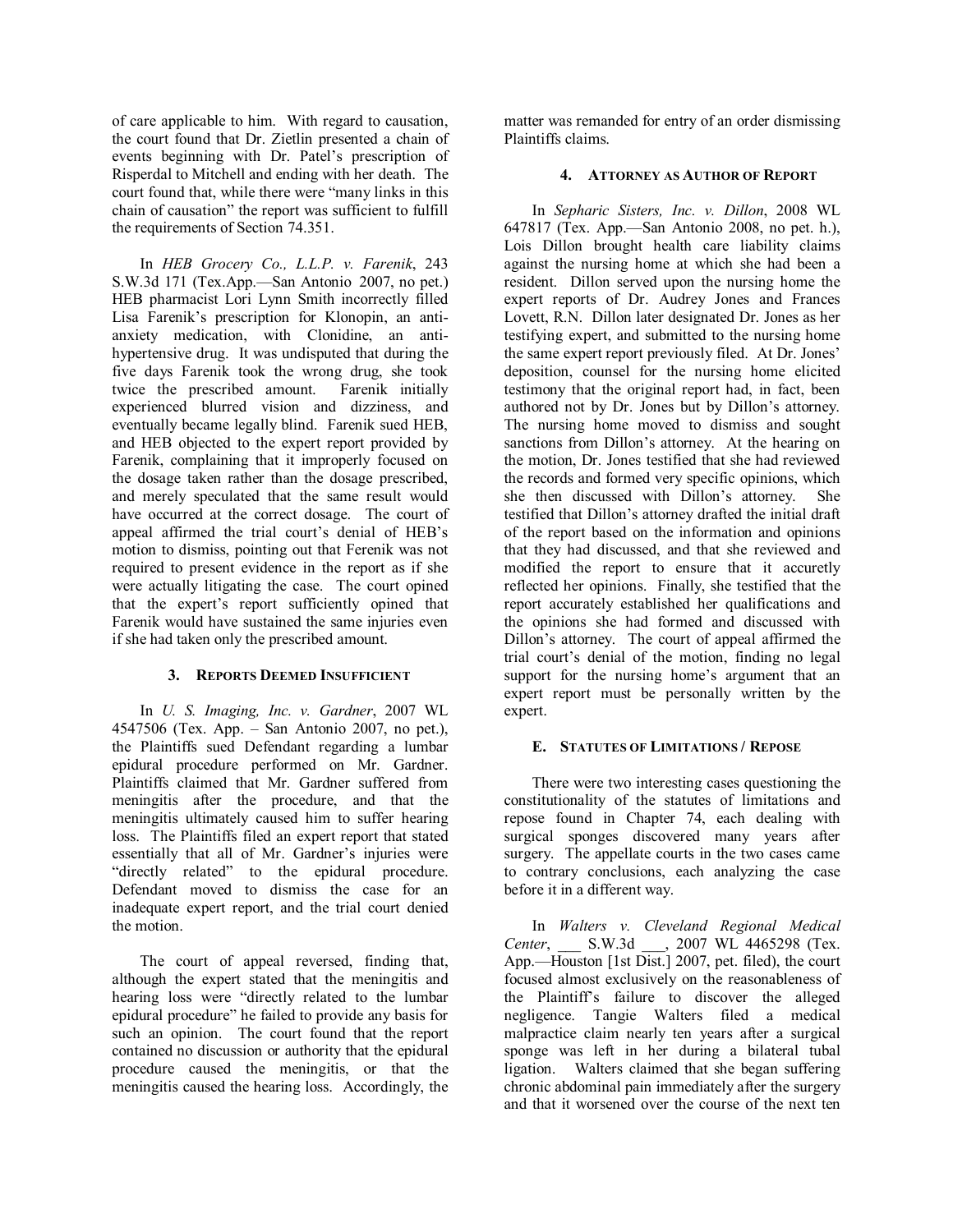years. Cleveland Regional moved for summary judgment on the basis that Walters' claims were barred by statute of limitations. Walters responded that the two-year statute of limitations was unconstitutional as applied to her because it cut of her claim before she knew or should have known of its existence. In affirming the trial court's summary judgment against Walters, the court of appeal held that with an open courts challenge, as contrasted with a tolling provision, "courts are to decide what constitutes a reasonable time or opportunity for the plaintiff to discover his injury and file suit." The court went on to hold that Walters had failed to establish that she did not have reasonable time to discover her injury before limitations expired, noting that pain itself can be an indicator of injury. Further, the court rejected Walters' reliance on the fact that the medical records indicated that all surgical sponges had been accounted for, noting that Walters had presented no evidence that she ever saw the records containing the sponge count before filing suit. Finally, the court held that Walters could not rely on the alleged misdiagnosis of other physicians she saw after the surgery, because her first postsurgical doctor's visit occurred more than two years after the surgery, at which point limitations would have already expired.

 A contrary result was reached in *Rankin v. Methodist Healthcare System of San Antonio Ltd*.,  $\_$  S.W.3d  $\_$ , 2008 WL 587444 (Tex. App.—San Antonio 2008, no pet. h.). Emmalene Rankin filed suit against various health care providers eleven years after a surgical sponge was left in her abdomen during a hysterectomy, and the trial court granted summary judgment in favor of the health care providers. The court of appeal reversed, holding that the ten-year statute of repose under section 74.251(b) was unconstitutional as applied to the facts of the case because it "unreasonably restricted her right to sue before she had a reasonable opportunity to discover the wrong and bring the suit." The San Antonio court focused its analysis on the two-prong test set forth in *Shah v. Moss*, 67 S.W.3d 836, 842  $(Tex. 2001)$ , to find that  $(1)$  Rankin's claims were well established in common law and that (2) the restrictions required Rankin to bring a claim before she had any reason to do so. Interestingly, the court of appeal did not address the "reasonableness" of Rankin's failure to discover the sponge for eleven years, and laid no factual predicate in support of such a finding. Given that lack of factual explanation, it would be interesting to know whether Rankin had experienced the chronic pain and other medical problems of which Tangie Walters had complained in her case.

 In *Hill v. Russell*, \_\_\_ S.W.3d \_\_\_, 2008 WL 399204 (Tex. App.—Austin 2008, no pet. h.), Andrea Hill died during surgery to remove a cyst. Approximately two years and two months later, Hills's father filed suit against Kimberly Ann Russell, the nurse anesthetist who provided anesthesia during the surgery. Russell moved for summary judgment, claiming that Hill's failure to include the statutorily required authorization form with his notice of claim rendered his notice of claim insufficient to trigger the seventy-five day tolling of limitations pursuant to section 74.051(a). The trial court granted summary judgment on limitations grounds. The court of appeal reversed, holding that a plaintiff's failure to include the required but separate authorization "does not bar the tolling of limitations" but instead allows the provider to obtain an abatement until sixty days after she receives the authorization form."

#### **II. OTHER TEXAS APPELLATE COURT DECISIONS**

#### **A. OCCURRENCE REPORT AS PRIVILEGED**

In *In re Intracare Hosp*., 2007 WL 2682268  $(Tex. App. -House.$  [14th Dist.] 2007, no pet.), the court found that an occurrence report created by the hospital was privileged and protected from discovery. A hospital employee, Shantha Abraham, sued her employer after she was injured by a psychiatric patient. Abraham sought production of certain documents, including an occurrence report generated by the hospital. The hospital withheld the document, claiming that it was protected by the medical committee and peer review privileges. The trial court ordered the hospital to produce the document, and the court of appeal conditionally granted a writ. The appellate court found that the affidavit presented by the hospital in support of its claim established that the report was required by the hospital's safety committee to be created and reviewed by the committee "in the evaluation of health care services and safety standards at the hospital." The court noted that the document itself indicated that it was for purposes of risk management and quality improvement only, and was not to be placed in the medical records. Accordingly, the court found that the document did not appear to have been generated for "routine business or administrative purposes," such as would bring the document within the statutory business record exception to the medical committee and peer review committee privileges. Moreover, the court held that the hospital's proof established that the report was not "gratuitously submitted to the hospital safety committee," but was